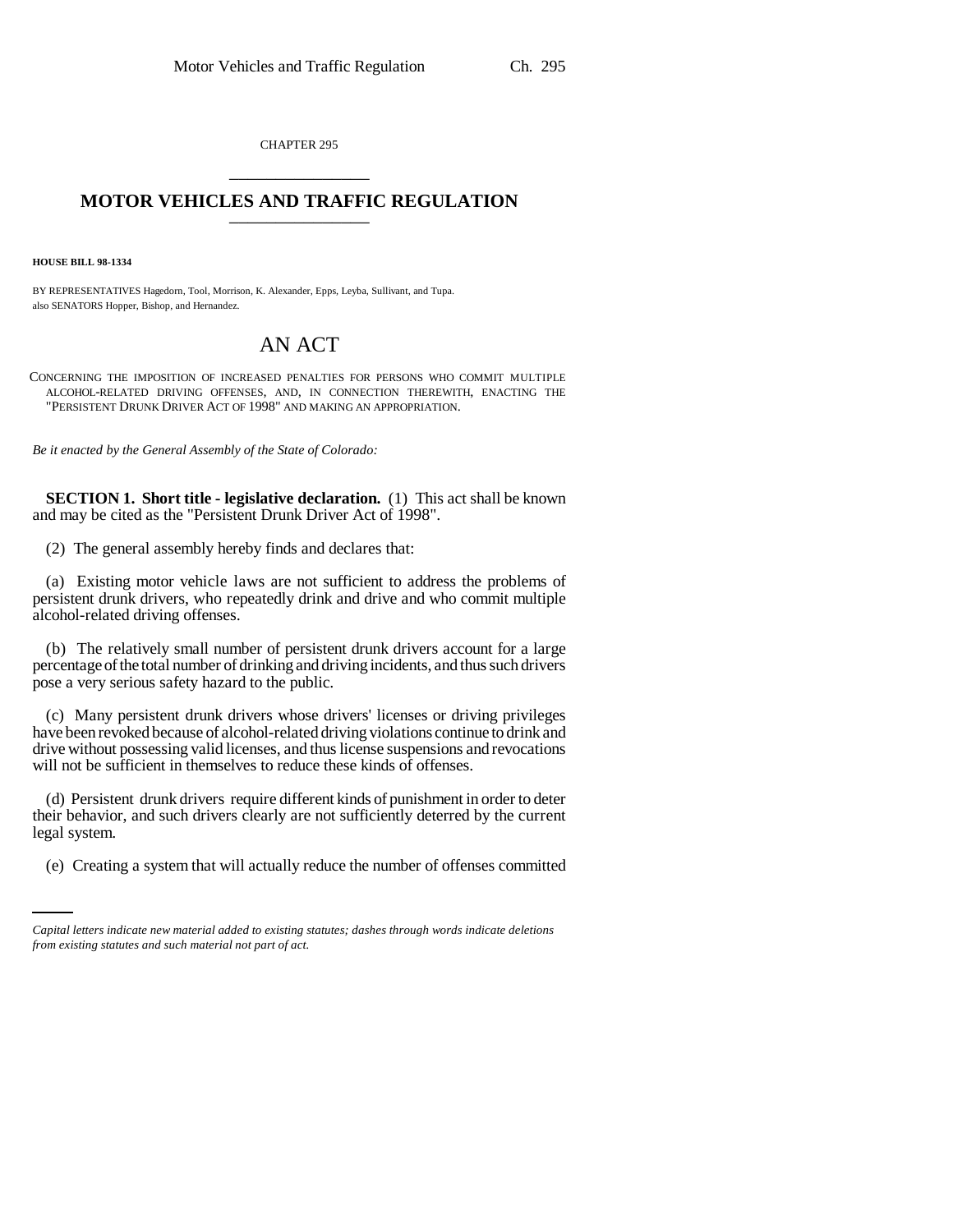by the persistent drunk drivers in the state will lead to a greater reduction in drinking and driving offenses and have a greater impact on public safety than programs that address casual drinkers.

(3) Because of the great dangers caused by persistent drunk drivers and the inability of the current system to address this problem, the general assembly hereby enacts the "Persistent Drunk Driver Act of 1998".

**SECTION 2.** 42-1-102, Colorado Revised Statutes, is amended BY THE ADDITION OF A NEW SUBSECTION to read:

**42-1-102. Definitions.** As used in articles 1 to 4 of this title, unless the context otherwise requires:

(68.5) "PERSISTENT DRUNK DRIVER" MEANS ANY PERSON WHO HAS BEEN CONVICTED OF OR HAD HIS OR HER DRIVER'S LICENSE REVOKED FOR TWO OR MORE ALCOHOL-RELATED DRIVING VIOLATIONS; WHO CONTINUES TO DRIVE AFTER DRIVER'S LICENSE OR DRIVING PRIVILEGE RESTRAINT HAS BEEN IMPOSED FOR ONE OR MORE ALCOHOL-RELATED DRIVING OFFENSES; OR WHO DRIVES A MOTOR VEHICLE WHILE THE AMOUNT OF ALCOHOL IN SUCH PERSON'S BLOOD, AS SHOWN BY ANALYSIS OF THE PERSON'S BLOOD OR BREATH, WAS 0.20 OR MORE GRAMS OF ALCOHOL PER ONE HUNDRED MILLILITERS OF BLOOD OR 0.20 OR MORE GRAMS OF ALCOHOL PER TWO HUNDRED TEN LITERS OF BREATH AT THE TIME OF DRIVING OR WITHIN TWO HOURS AFTER DRIVING. NOTHING IN THIS SUBSECTION (68.5) SHALL BE INTERPRETED TO AFFECT THE PENALTIES IMPOSED UNDER THIS TITLE FOR MULTIPLE ALCOHOL- OR DRUG-RELATED DRIVING OFFENSES, INCLUDING, BUT NOT LIMITED TO, PENALTIES IMPOSED FOR VIOLATIONS UNDER SECTIONS 42-2-125 (1) (g) AND (1) (i) AND 42-2-202 (2).

**SECTION 3.** 42-2-126, Colorado Revised Statutes, is amended BY THE ADDITION OF A NEW SUBSECTION to read:

**42-2-126. Revocation of license based on administrative determination.** (2.5) IF THE DEPARTMENT REVOKES A PERSON'S LICENSE PURSUANT TO SUBPARAGRAPH (I), (II), OR (III) OF PARAGRAPH (a) OF SUBSECTION (2) OF THIS SECTION, THE DEPARTMENT SHALL MAIL A NOTICE TO THE OWNER OF THE MOTOR VEHICLE USED IN THE VIOLATION INFORMING THE OWNER THAT:

(a) SUCH MOTOR VEHICLE WAS DRIVEN IN AN ALCOHOL-RELATED DRIVING VIOLATION; AND

(b) ADDITIONAL ALCOHOL-RELATED VIOLATIONS INVOLVING THE MOTOR VEHICLE BY THE SAME DRIVER MAY RESULT IN A REQUIREMENT THAT THE OWNER FILE PROOF OF FINANCIAL RESPONSIBILITY UNDER THE PROVISIONS OF SECTION 42-7-406 (1.5).

**SECTION 4.** Article 3 of title 42, Colorado Revised Statutes, is amended BY THE ADDITION OF A NEW SECTION to read:

**42-3-130.5. Persistent drunk driver cash fund - programs to deter persistent drunk drivers.** THERE IS HEREBY CREATED IN THE STATE TREASURY THE PERSISTENT DRUNK DRIVER CASH FUND, WHICH SHALL BE COMPOSED OF MONEYS COLLECTED FOR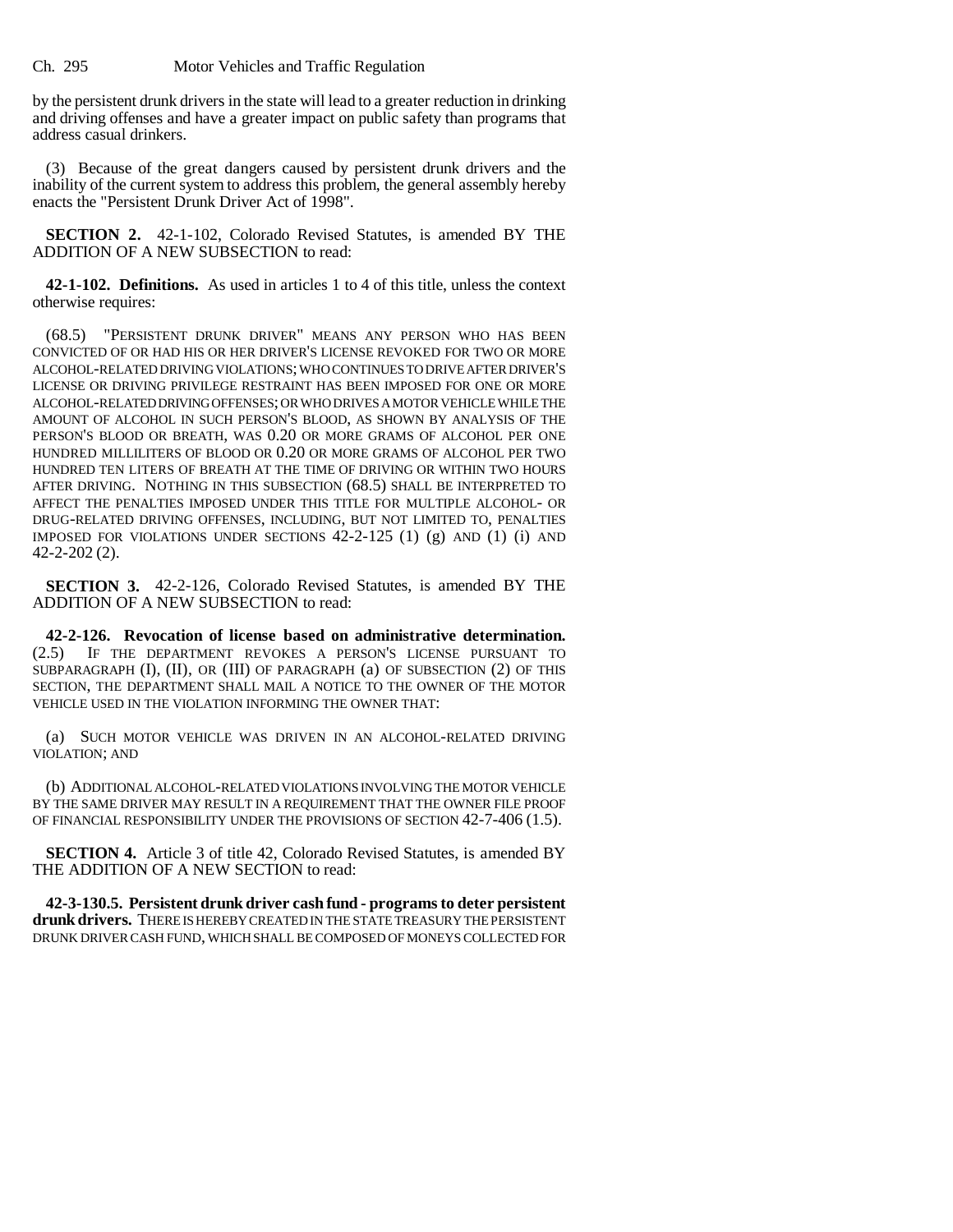PENALTY SURCHARGES UNDER SECTION  $42-4-1301(9)(g)(II)$ . The MONEYS IN SUCH FUND ARE SUBJECT TO ANNUAL APPROPRIATION BY THE GENERAL ASSEMBLY TO PAY THE COSTS INCURRED BY THE DEPARTMENT REGARDING PERSISTENT DRUNK DRIVERS UNDER THE PROVISIONS OF SECTIONS 42-2-126 (2.5) AND 42-7-406 (1.5) AND TO SUPPORT PROGRAMS THAT ARE INTENDED TO DETER PERSISTENT DRUNK DRIVING OR INTENDED TO EDUCATE THE PUBLIC, WITH PARTICULAR EMPHASIS ON THE EDUCATION OF YOUNG DRIVERS, REGARDING THE DANGERS OF PERSISTENT DRUNK DRIVING. THE DEPARTMENTS OF TRANSPORTATION, REVENUE, AND HUMAN SERVICES SHALL COORDINATE PROGRAMS INTENDED TO ACCOMPLISH SUCH GOALS.

**SECTION 5.** 42-4-1301 (9) (b), Colorado Revised Statutes, is amended BY THE ADDITION OF A NEW SUBPARAGRAPH to read:

**42-4-1301. Driving under the influence - driving while impaired - driving with excessive alcoholic content - tests - penalties - useful public service program - alcohol and drug driving safety program.** (9) (b) (IV) NOTWITHSTANDING THE OTHER PROVISIONS OF THIS PARAGRAPH (b), IF A PERSON IS CHARGED WITH AN OFFENSE OF DRIVING UNDER THE INFLUENCE UNDER PARAGRAPH (a) OF SUBSECTION (1) OF THIS SECTION AND THE AMOUNT OF ALCOHOL IN SUCH PERSON'S BLOOD, AS SHOWN BY ANALYSIS OF THE PERSON'S BLOOD OR BREATH, WAS 0.20 OR MORE GRAMS OF ALCOHOL PER ONE HUNDRED MILLILITERS OF BLOOD OR 0.20 OR MORE GRAMS OF ALCOHOL PER TWO HUNDRED TEN LITERS OF BREATH AT THE TIME OF DRIVING OR WITHIN TWO HOURS AFTER DRIVING, AND IF FOR SUCH INCIDENT SUCH PERSON IS THEN CONVICTED OF THE LESSER OFFENSE OF DRIVING WHILE ABILITY IMPAIRED UNDER PARAGRAPH (b) OF SUBSECTION (1) OF THIS SECTION, THEN, BECAUSE OF SUCH AGGRAVATING FACTOR, SUCH PERSON IS SUBJECT TO THE PENALTIES IMPOSED BY PARAGRAPH (a) OF THIS SUBSECTION (9) FOR SUCH CONVICTION.

**SECTION 6.** 42-4-1301 (9) (g), Colorado Revised Statutes, is amended to read:

**42-4-1301. Driving under the influence - driving while impaired - driving with excessive alcoholic content - tests - penalties - useful public service program - alcohol and drug driving safety program.** (9) (g) In addition to the penalties prescribed in this subsection (9):

(I) Persons convicted of violations of subsection (1) or (2) of this section are subject to the costs imposed by section 24-4.1-119 (1) (c), C.R.S., relating to the crime victim compensation fund; AND

(II) PERSONS CONVICTED OF VIOLATIONS OF SUBSECTION (1) OR PARAGRAPH (a) OF SUBSECTION (2) OF THIS SECTION ARE SUBJECT TO AN ADDITIONAL PENALTY SURCHARGE OF NOT LESS THAN TWENTY-FIVE DOLLARS AND NOT MORE THAN FIVE HUNDRED DOLLARS FOR PROGRAMS TO ADDRESS PERSISTENT DRUNK DRIVERS. ANY MONEYS COLLECTED FOR SUCH SURCHARGE SHALL BE TRANSMITTED TO THE STATE TREASURER, WHO SHALL CREDIT THE SAME TO THE PERSISTENT DRUNK DRIVER CASH FUND CREATED BY SECTION 42-3-130.5.

**SECTION 7.** 42-7-406, Colorado Revised Statutes, is amended BY THE ADDITION OF A NEW SUBSECTION to read: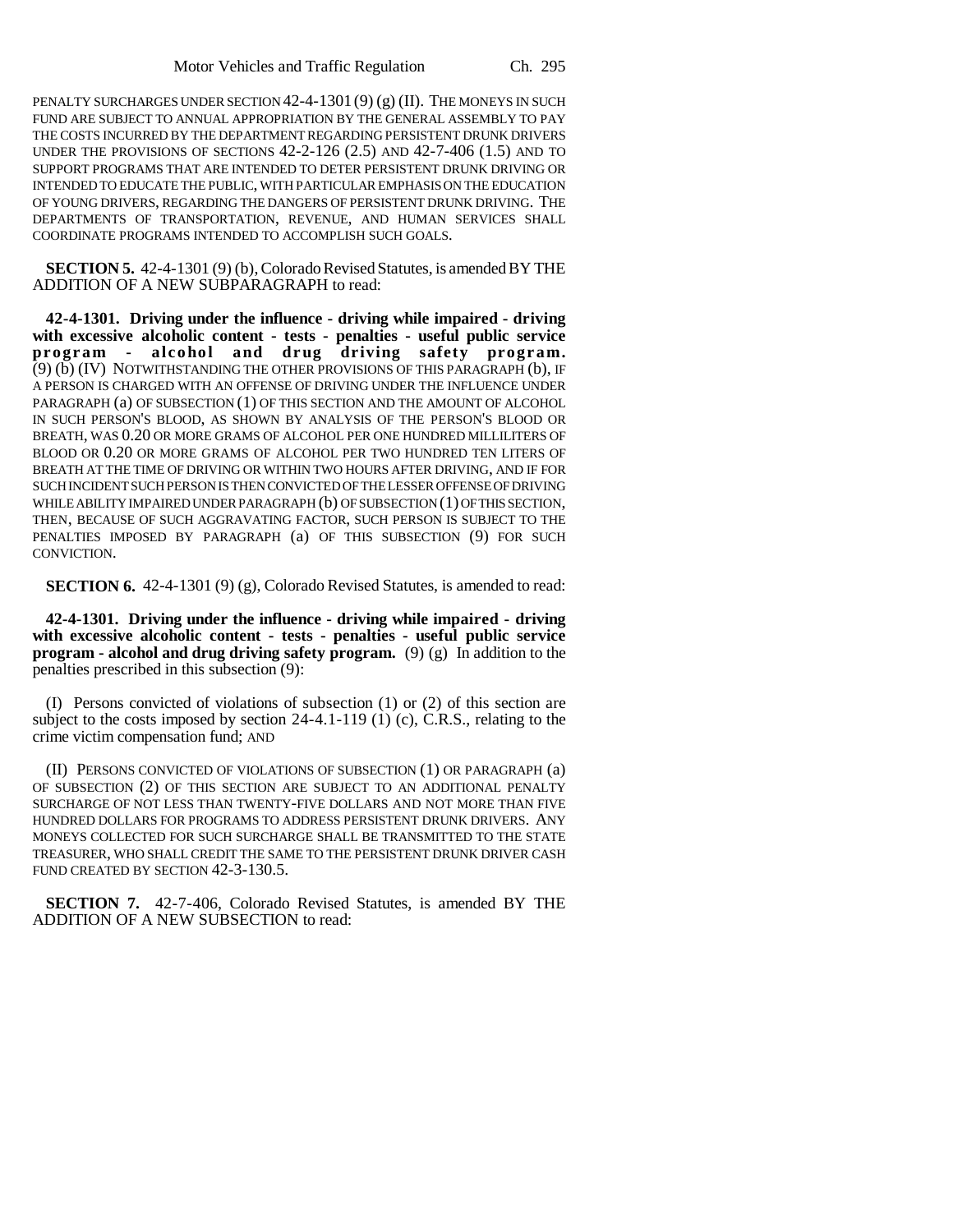**42-7-406. Proof required under certain conditions.** (1.5) (a) WHENEVER THE DIRECTOR REVOKES THE LICENSE OF A PERSON UNDER SECTION 42-2-126 (2) (a) (I), (2) (a) (II), OR (2) (a) (III) FOR A SECOND OR SUBSEQUENT OFFENSE AND SUCH PERSON WAS DRIVING THE SAME VEHICLE IN TWO OR MORE OF SUCH OFFENSES BUT DID NOT OWN SUCH VEHICLE, THE DIRECTOR SHALL MAIL A NOTICE TO THE OWNER OF THE VEHICLE PURSUANT TO SECTION 42-2-119 (2). IN SUCH NOTICE, THE DIRECTOR SHALL INFORM THE OWNER THAT:

(I) THE OPERATOR OF THE MOTOR VEHICLE OWNED BY THE OWNER HAS BEEN INVOLVED IN MULTIPLE ALCOHOL-RELATED DRIVING VIOLATIONS WHILE OPERATING THE OWNER'S VEHICLE;

(II) BECAUSE OF THE RISKS TO THE PUBLIC CONNECTED WITH THE USE OF THE VEHICLE IN ALCOHOL-RELATED DRIVING VIOLATIONS, IT IS NECESSARY FOR THE MOTOR VEHICLE OWNER TO ESTABLISH PROOF OF FINANCIAL RESPONSIBILITY;

(III) WITHIN THIRTY DAYS AFTER THE DATE OF MAILING OF THE NOTICE, THE OWNER IS REQUIRED TO FILE PROOF OF FINANCIAL RESPONSIBILITY FOR THE FUTURE PURSUANT TO THE REQUIREMENTS OF SECTION 42-7-408 OR TO REQUEST A HEARING REGARDING THE APPLICABILITY OF THIS REQUIREMENT TO THE OWNER;

(IV) THE VEHICLE OWNER IS ENTITLED TO A HEARING AND JUDICIAL REVIEW PURSUANT TO SECTION 42-7-201;

(V) IF THE OWNER HAS NOT FILED PROOF OF FINANCIAL RESPONSIBILITY OR REQUESTED A HEARING WITHIN THIRTY DAYS AFTER THE DATE OF MAILING OF THE NOTICE, THE DEPARTMENT WILL SUSPEND THE DRIVER'S LICENSE OR NONRESIDENT OPERATING PRIVILEGE OF THE OWNER.

(b) IF PROOF OF FINANCIAL RESPONSIBILITY FOR THE FUTURE IS REQUIRED UNDER THIS SUBSECTION (1.5), SUCH PROOF SHALL BE MAINTAINED FOR A PERIOD OF THREE YEARS AS REQUIRED BY SECTION 42-7-408 (1) (b).

(c) THIS SUBSECTION (1.5) DOES NOT APPLY TO A MOTOR VEHICLE THAT IS:

(I) RENTED FROM A PERSON, FIRM, CORPORATION, OR OTHER BUSINESS ENTITY WHOSE PRIMARY BUSINESS IS THE RENTAL OF MOTOR VEHICLES; OR

(II) RENTED OR LOANED FROM A PERSON, FIRM, CORPORATION, OR OTHER BUSINESS ENTITY WHOSE PRIMARY BUSINESS IS OPERATION AS A MOTOR VEHICLE REPAIR FACILITY AND WHO IS PROVIDING SUCH MOTOR VEHICLE TO THE PERSON WHILE A MOTOR VEHICLE IS BEING REPAIRED.

**SECTION 8.** 16-4-103 (1) and (2), Colorado Revised Statutes, are amended to read:

**16-4-103. Fixing of bail and conditions of bail bond.** (1) (a) At the first appearance of a person in custody before a judge of a court of record, the amount of bail and type of bond shall be fixed by the judge, unless the person is subject to the provisions of section 16-4-101 (5), or an indictment, information, or complaint has theretofore been filed and the amount of bail and type of bond has been fixed upon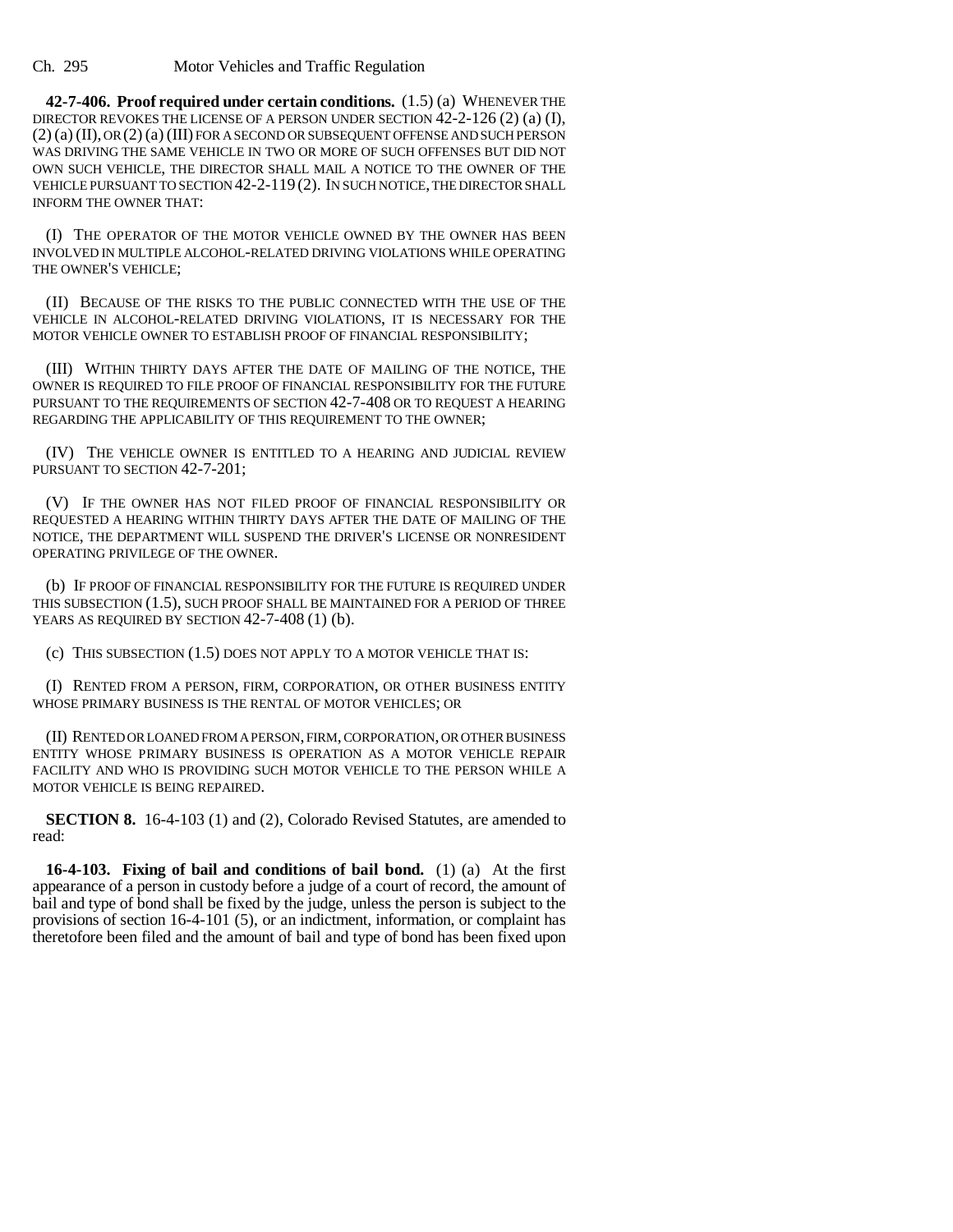the return of the indictment, or filing of the information or complaint, in which event the propriety of the bond shall be subject to reappraisal. The amount of bail and type of bond shall be sufficient to assure compliance with the conditions set forth in the bail bond.

(b) IF A PERSON IS ARRESTED UNDER SECTION  $42-2-138$  (1) (d) (I), C.R.S., FOR DRIVING WHILE SUCH PERSON'S DRIVER'S LICENSE OR PRIVILEGE TO DRIVE, EITHER AS A RESIDENT OR NONRESIDENT, IS RESTRAINED SOLELY OR PARTIALLY BECAUSE OF A CONVICTION OF A DRIVING OFFENSE PURSUANT TO SECTION 42-4-1301 (1) OR (2) (a), C.R.S., THEN THE BAIL FOR SUCH PERSON SHALL BE TEN THOUSAND DOLLARS OR SUCH AMOUNT AS IS SET AT A BAIL HEARING.

(c) BECAUSE OF THE DANGER POSED TO THE PERSON AND TO OTHERS, A PERSON WHO IS ARRESTED FOR AN OFFENSE UNDER SECTION 42-4-1301 (1) OR (2) (a) MAY NOT ATTEND A BAIL HEARING UNTIL SUCH PERSON IS NO LONGER INTOXICATED OR UNDER THE INFLUENCE OF DRUGS. SUCH PERSON SHALL BE HELD IN CUSTODY UNTIL SUCH PERSON MAY SAFELY ATTEND SUCH HEARING.

(2) A condition of every bail bond, and the only condition for a breach of which a surety or security on the bail bond may be subjected to forfeiture, is that the released person appear to answer the charge against such person at a place and upon a date certain and at any place or upon any date to which the proceeding is transferred or continued. Further conditions of every bail bond shall be that the released person not commit any felony while at liberty on such bail bond and that the court in which the action is pending have the power to revoke the release of the defendant, to increase the bail bond, or to change any bail bond condition if it is shown that a competent court has found probable cause to believe that the defendant has committed a felony while released pending adjudication of a prior felony charge. A further condition of every bail bond in cases of domestic violence as defined in section 18-6-800.3 (1), C.R.S., shall be that the released person acknowledge the restraining order as provided in section 18-1-1001 (5), C.R.S. A FURTHER CONDITION OF EVERY BAIL BOND IN A CASE OF AN OFFENSE UNDER SECTION 42-2-138 (1) (d) (I), C.R.S., OF DRIVING WHILE SUCH PERSON'S DRIVER'S LICENSE OR PRIVILEGE TO DRIVE, EITHER AS A RESIDENT OR NONRESIDENT, IS RESTRAINED SOLELY OR PARTIALLY BECAUSE OF A CONVICTION OF A DRIVING OFFENSE PURSUANT TO SECTION  $42-4-1301(1)$  OR  $(2)(a)$ , C.R.S., SHALL BE THAT SUCH PERSON NOT DRIVE ANY MOTOR VEHICLE DURING THE PERIOD OF SUCH DRIVING RESTRAINT. In addition, the judge may impose such additional conditions upon the conduct of the defendant as will, in the judge's opinion, render it more likely that the defendant will fulfill the other bail bond conditions. These additional conditions may include submission of the defendant to the supervision of some qualified person or organization. Any defendant whose bail bond is revoked or increased under an order entered pursuant to this section and who remains in custody must be tried on the charges on which the bail bond has been increased or revoked within ninety days after such order or within six months after the defendant's arraignment on such charges, whichever date is earlier.

**SECTION 9. Appropriation.** (1) In addition to any other appropriation, there is hereby appropriated, out of any moneys in the persistent drunk driver cash fund, created in section 42-3-130.5, Colorado Revised Statutes, not otherwise appropriated, to the department of human services, for the fiscal year beginning July 1, 1998, the sum of eight hundred ten thousand eight hundred seventy-five dollars (\$810,875), or